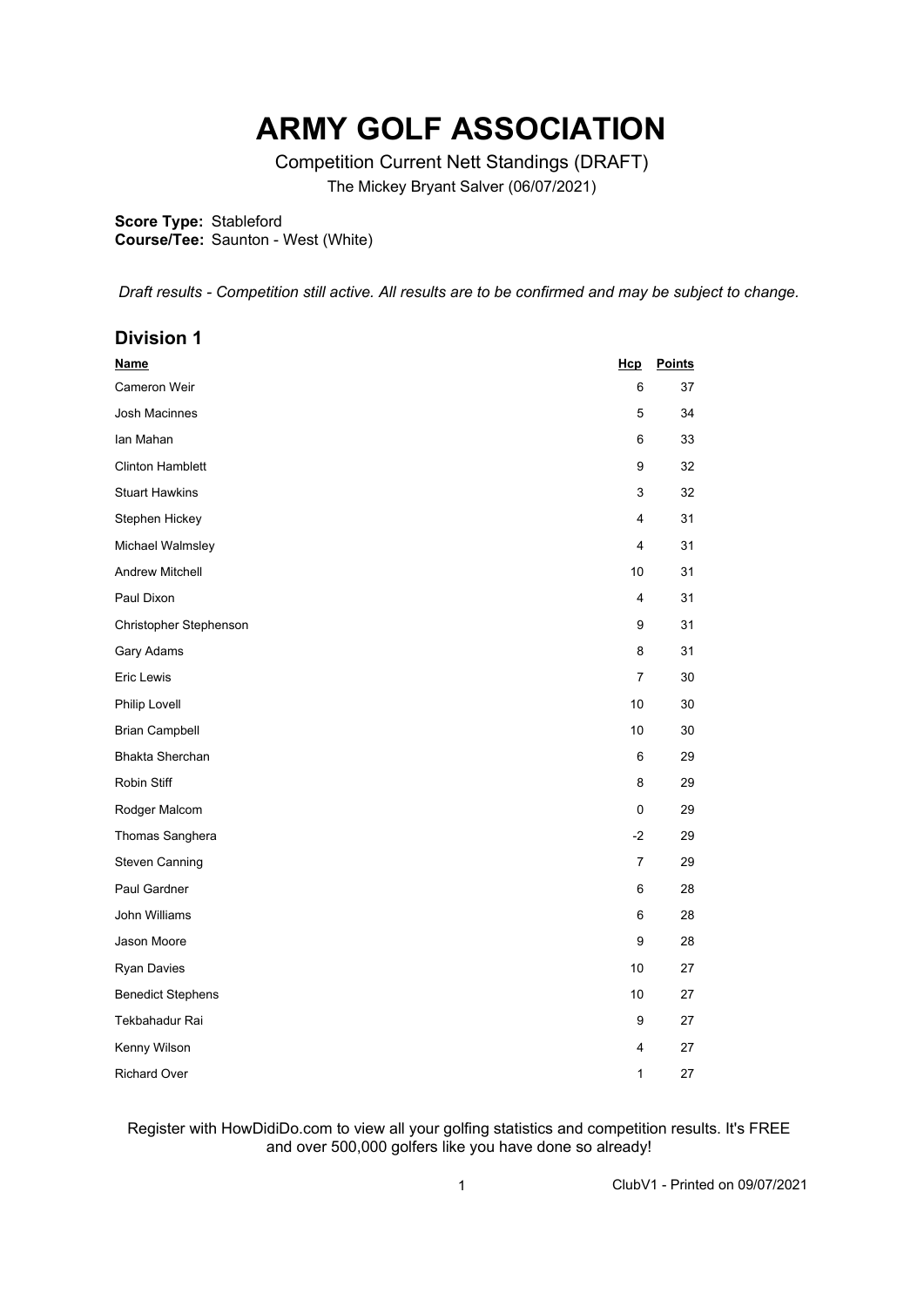## **Score Type: Course/Tee:** Stableford Saunton - West (White)

*Draft results - Competition still active. All results are to be confirmed and may be subject to change.* 

| <b>Division 1</b>      |                  |               |
|------------------------|------------------|---------------|
| <b>Name</b>            | Hcp              | <b>Points</b> |
| Raju Tamang            | $\overline{7}$   | 27            |
| Jeevan Thapa           | 6                | 26            |
| Lewis Phillips         | $-5$             | 26            |
| <b>Nigel Saunders</b>  | $\overline{7}$   | 26            |
| Kerry Roberts          | $-1$             | 26            |
| Scott Marshall         | 12               | 26            |
| George Casserley       | $-3$             | 25            |
| Steven Farnworth       | $\boldsymbol{2}$ | 25            |
| James Page             | 8                | 25            |
| Milan Rai              | 4                | 25            |
| Ram Malla              | 5                | 25            |
| Carl Wray              | 10               | 24            |
| Phillip Haig           | 10               | 24            |
| Gary Waugh             | $\boldsymbol{2}$ | 23            |
| <b>Richard Sanders</b> | $\overline{7}$   | 23            |
| Simon Hogg             | $\boldsymbol{9}$ | 22            |
| <b>Adam Williams</b>   | 5                | 22            |
| Anthony Smith          | 10               | 22            |
| Ervin Brown            | 11               | 21            |
| Johnathan Howse        | $-1$             | 20            |
| John Price             | $\boldsymbol{9}$ | 16            |
| Scott Campbell         | $\boldsymbol{2}$ | 15            |
| Paul Jackson           | 6                | 15            |
| Nick Hannah            | $-1$             | 13            |
| Danny Saunders         | 3                | 0             |

Register with HowDidiDo.com to view all your golfing statistics and competition results. It's FREE and over 500,000 golfers like you have done so already!